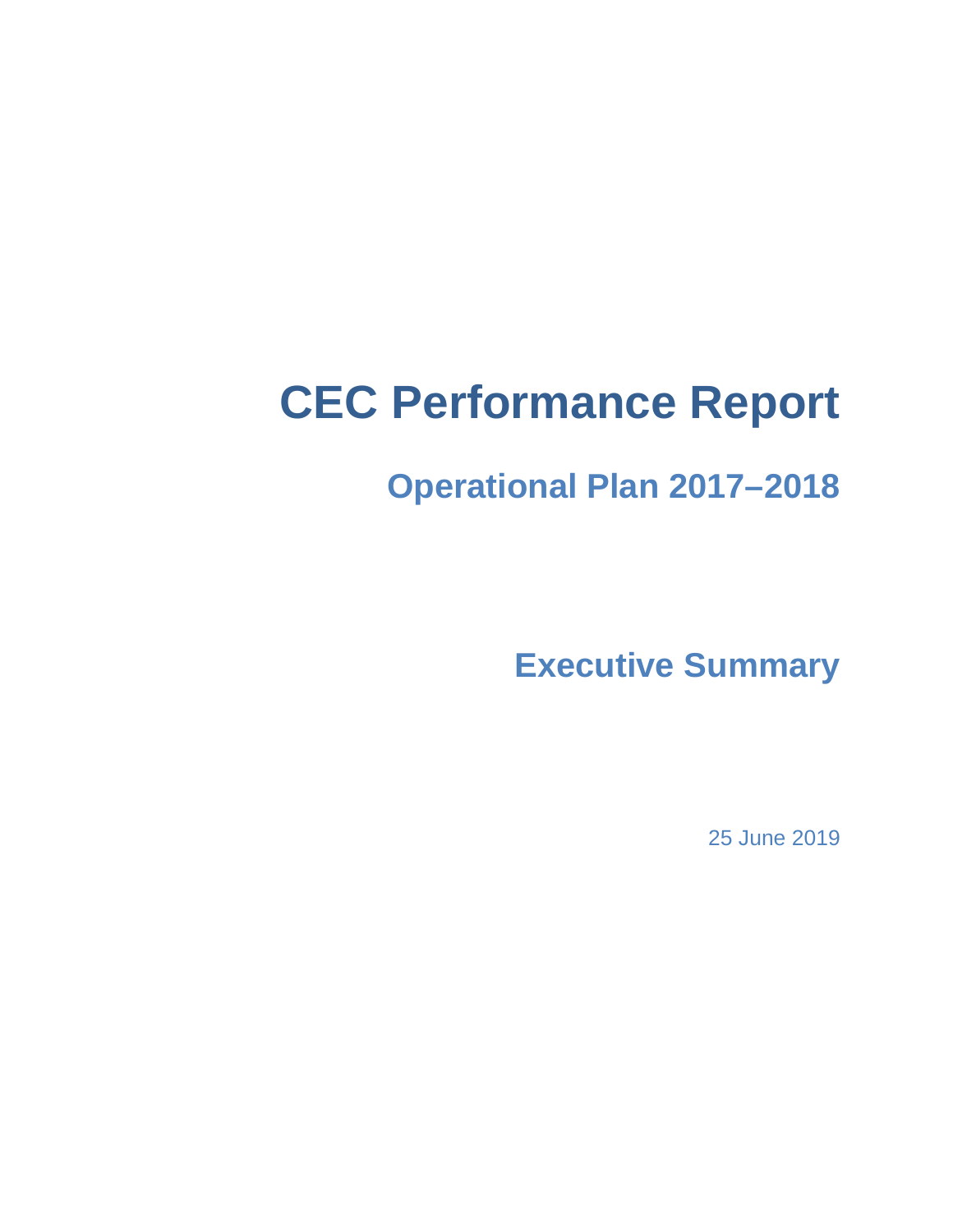## **Introduction**

The implementation of a performance measurement framework across all activities of the organization is a means by which the CEC can demonstrate progress in meeting the organization's environmental goals and objectives and showing how, in the long term, these achievements have helped the three Parties in pursuing their national priorities. The framework also serves to enhance the CEC's performance, accountability, and reporting ability. It also represents a monitoring mechanism by which it becomes possible to re-direct action to meet the set goals and objectives.

At this juncture, performance reporting is fully integrated in the operations of the CEC, and the Secretariat reports to the Parties on a regular basis, using meaningful and reliable data as evidence of results. A mid-term progress report was submitted to the Parties in June 2018 to show advances on project deliverables.

This executive summary provides the main highlights extracted from the OP 2017–2018 Performance Report, which offers an analysis of all performance measurement data collected between 1 July 2017 and 30 April 2019 towards meeting both the organizational and project-level performance objectives. It also includes a critical assessment of each project underlining positive or negative aspects that influenced project performance.

## **Our Work: Specific Performance of Projects and Ongoing Initiatives**

### **Cooperative Projects**

The Operational Plan (OP) 2017–2018 of the CEC included under its cooperative work ten trilateral projects designed to contribute to the three strategic priorities of the SP 2015–2020: climate change mitigation and adaptation, green growth, and sustainable communities and ecosystems.

Each project and ongoing initiative dedicated to information tools has specific performance objectives and measures that are reported on periodically. The performance measures include clear targets and reporting periods for each project objective, using a SMART (specific, measureable, achievable, relevant and time-bound) approach. This ensures the success of project implementation and monitoring, and contributes to the attainment of CEC strategic priorities. As mentioned above in the Budget section, project implementation has been affected since fall 2017 due to uncertainties surrounding the CEC 2018 budget and timeline.

Following is a summary of the measurable results from the ten projects:

#### Monitoring Health Impacts from Extreme Heat Events

- Three additional partnerships were developed with state and provincial health agencies in British Columbia, Canada; Juarez, Chihuahua, Mexico and Pinal County, Arizona, United states, serving hundreds of communities, to enhance their capacity to anticipate and prevent negative health outcomes from extreme heat events.
- Tools and lessons learned from the 2015–2016 pilot project were shared to expand capacity in communities and medical education organizations in North America to help healthcare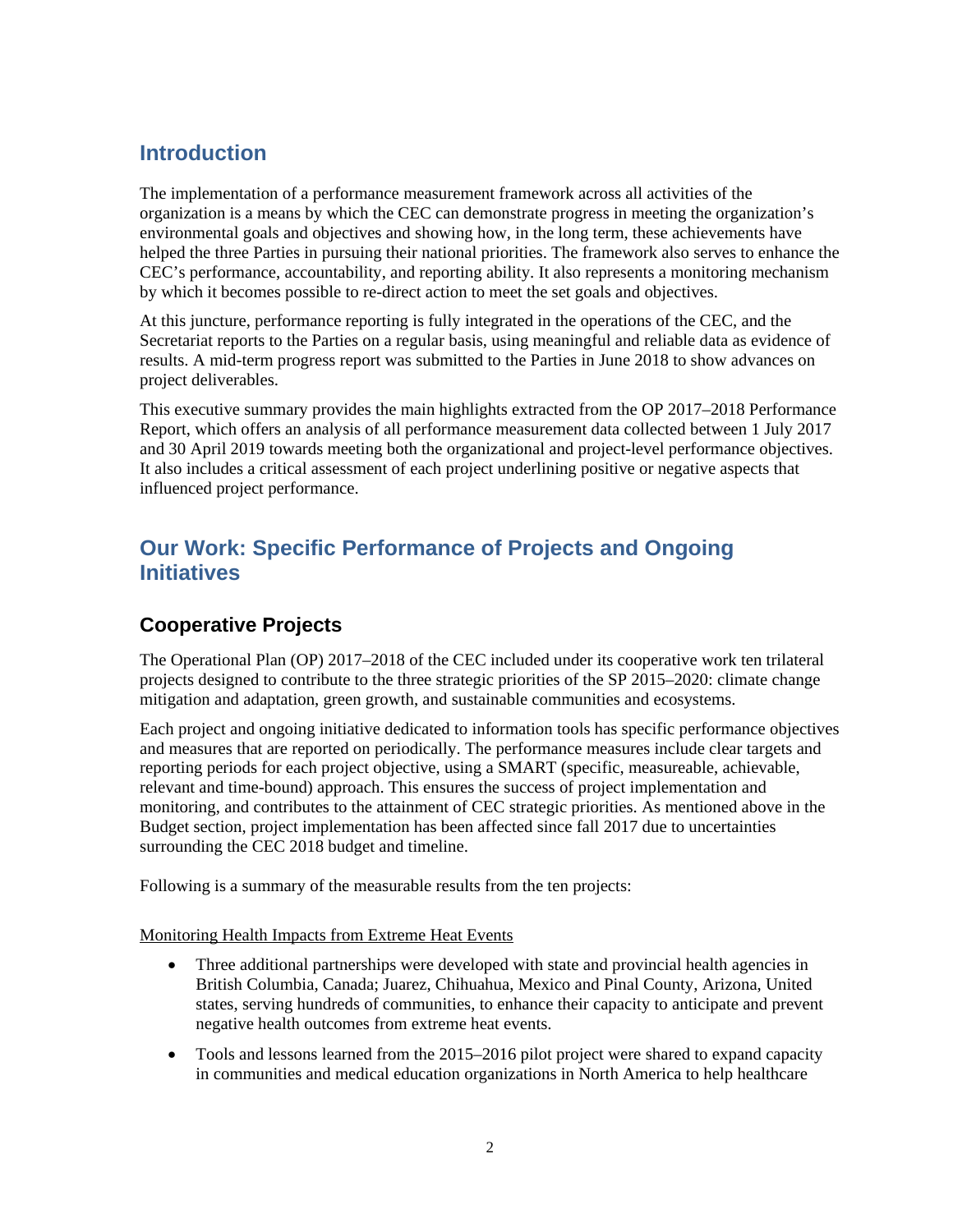professionals anticipate, assess, and prevent negative health outcomes from extreme heat events.

#### Reducing Pollution from Maritime Transport

- A proposal for the establishment of an Emission Control Area (ECA) in Mexico, similar to those in Canada and the United States, was finalized and is under review by the Mexican government prior to its submission to the International Maritime Organization (IMO). The establishment of a Mexican ECA will allow for a common approach to controlling emissions from ships.
- Best practices were shared with key institutions in this sector to reduce emissions and achieve benefits relative to air quality, community health, environmental quality, ecosystems and climate in North America.
- Four background papers were published in June 2018 that help evaluate the impacts of ship emissions and provide technical guidance for collecting data and updating ship emissions inventories.

#### Improving Black Carbon Emissions Inventories Data for Small-scale Biomass Combustion

• Survey and data collection efforts were completed in the three countries and documented results were provided to the respective government agencies, in order to improve the accuracy of black carbon and  $PM_{2,5}$  emissions inventories relative to small-scale biomass fuel combustion.

#### Measuring and Mitigating Food-Loss and Waste

- A practical guide and a technical report to measure food loss and waste for every segment of the food value chain in Canada, Mexico and the United States were developed.
- Two food waste measurement case studies were released in March 2019, one in Canada and one in Mexico, featuring TOKS Restaurants and Beau's Brewery, two companies that have longstanding commitments to sustainability.
- A Food Matters Action Kit and its companion [website](http://www3.cec.org/flwy) were also developed to inspire youth to take action to prevent, recover and recycle food waste in their homes, schools, and communities. The toolkit was developed with the active support of 10 youth-based community associations, academic and educational institutions, the charitable sector, and Indigenous youth groups. Up to date, at least 30 clubs, schools, local communities and other youth organizations have been introduced to FLW learning and communication tools and resources.

#### Increasing Industrial Energy Efficiency through ISO 50001

- A training program and materials to build capacity on ISO 50001 in supply chains were developed and implemented in two North American Nissan supplier cohorts–including 11 facilities from 8 companies– to accelerate the uptake of energy management systems in the North American industrial sector.
- A guide on how to replicate this approach across all industrial supply chains was published and promoted.

#### Supporting Sustainable Trade of CITES Species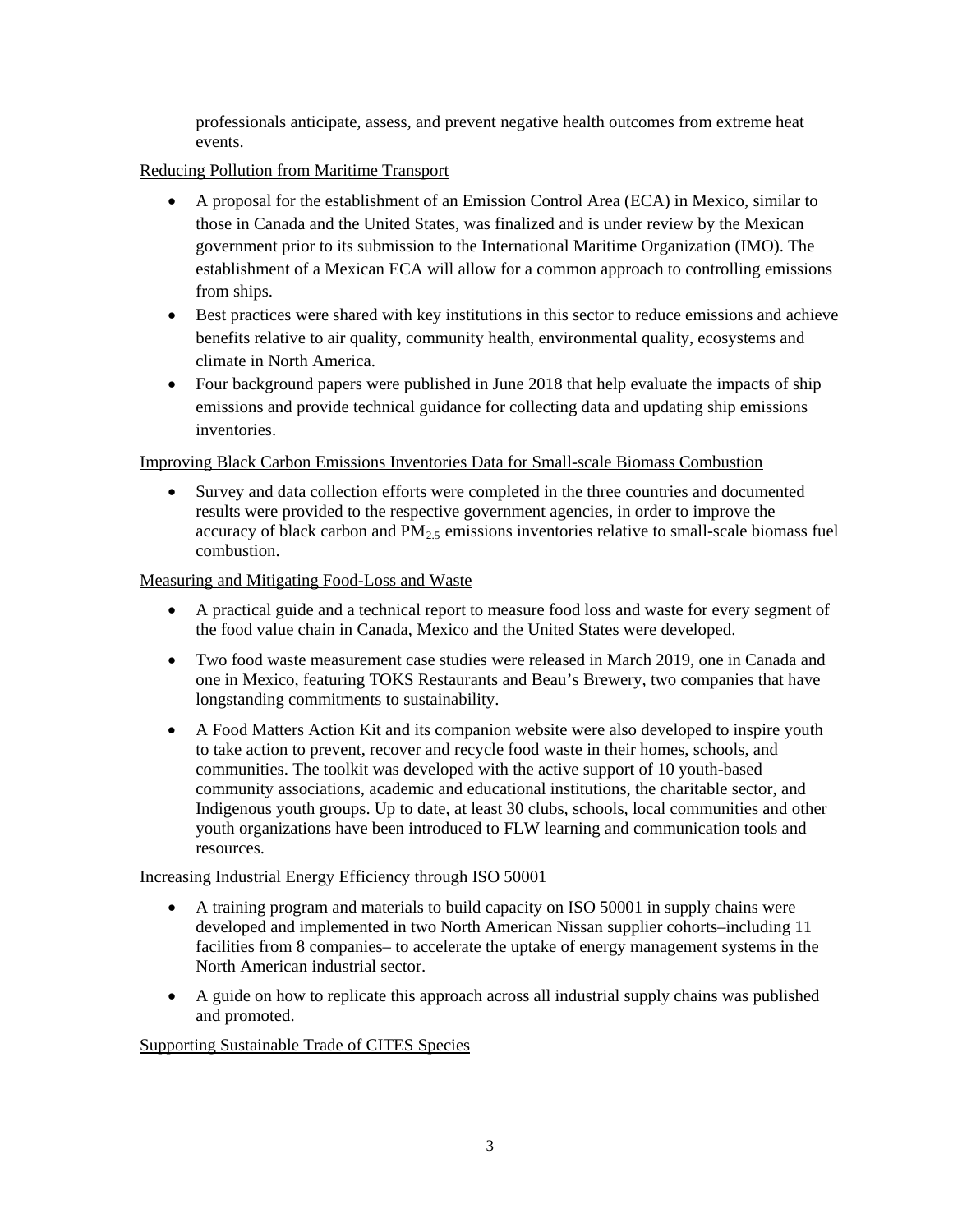- Enforcement officers, government officials and key stakeholders from the three countries attended a shark fin identification workshop and three regional workshops to promote sustainable trade of tarantulas, turtles and tortoises, and timber priority species.
- Publications and reports produced included:
	- o Identification guide of CITES-listed tarantulas to assist enforcement officers identify specimens in trade.
	- o Report on the improvement of protocols for the formulation of Non-Detriment Findings for selected timber species
	- o Report on catch and fishing efforts of CITES-listed shark fisheries in Mexico.
- The outreach campaign #WeLoveTarantulas was launched to promote public awareness on sustainable tarantula trade. Outreach materials developed included an animated video to convey the importance of supporting legal trade of CITES species. Broad media uptake helped elevate awareness on the issue.

#### Conserving Shorebirds through Community Engagement

• Five new community-based initiatives have taken place at the selected sites to engage communities in shorebird conservation inclusive of sustainable economic activities. Best practices on bird-related ecotourism were shared during workshops facilitated throughout this project; a series of educational brochures on developing bird-based tourism is in production, and local site promotional brochures were produced for outreach with local decision-makers at five sites. A bird tagging activity successfully placed 24 geolocator tags on Red Knots on their way to breeding grounds, enabling the collection of new data on Pacific flyway migration. Outreach material is in development, including a short video segment showcasing the values of shorebirds to communities along the Pacific flyway and interpretative signs for Pacific flyway sites.

#### Science for Monarch Butterfly and Pollinator Conservation

• A trinational work plan to coordinate monarch science was agreed upon. New research was supported, including: a first monitoring effort on monarch butterfly priority sites in northwestern Mexico; research on availability of nectar resources, key nectaring sites and lipid reserves of migrating monarchs in northeastern Mexico was supported; a first pilot project using LiDAR technique to estimate monarch populations at overwintering populations. Through a joint research project, natal origins of monarchs overwintering in central Mexico were identified. A trinational open source database for monarch butterfly and milkweed records in North America was launched. Two trinational monarch butterfly science workshops took place to discuss recent advances in monarch butterfly and pollinator research.

#### Strengthening Adaptive Capacity of Marine Protected Areas

• A coastal impact mitigation and adaptation toolkit was developed to provide practical guidance to communities and MPA practitioners to better address coastal vulnerabilities. Collaborative work plans for Pacific Coast MPA management were agreed-upon during two workshops, one for Canada-US sister sites and one for Mexico-US sister sites. The project also facilitated discussions about the governance, funding and future work of the North American Marine Protected Network (NAMPAN), leading to a new partnership with UN Environment. Outreach videos for the Rapid Vulnerability Assessment Tool (RVAT) and NAMPAN were produced.

#### Building Community Solutions for Marine Litter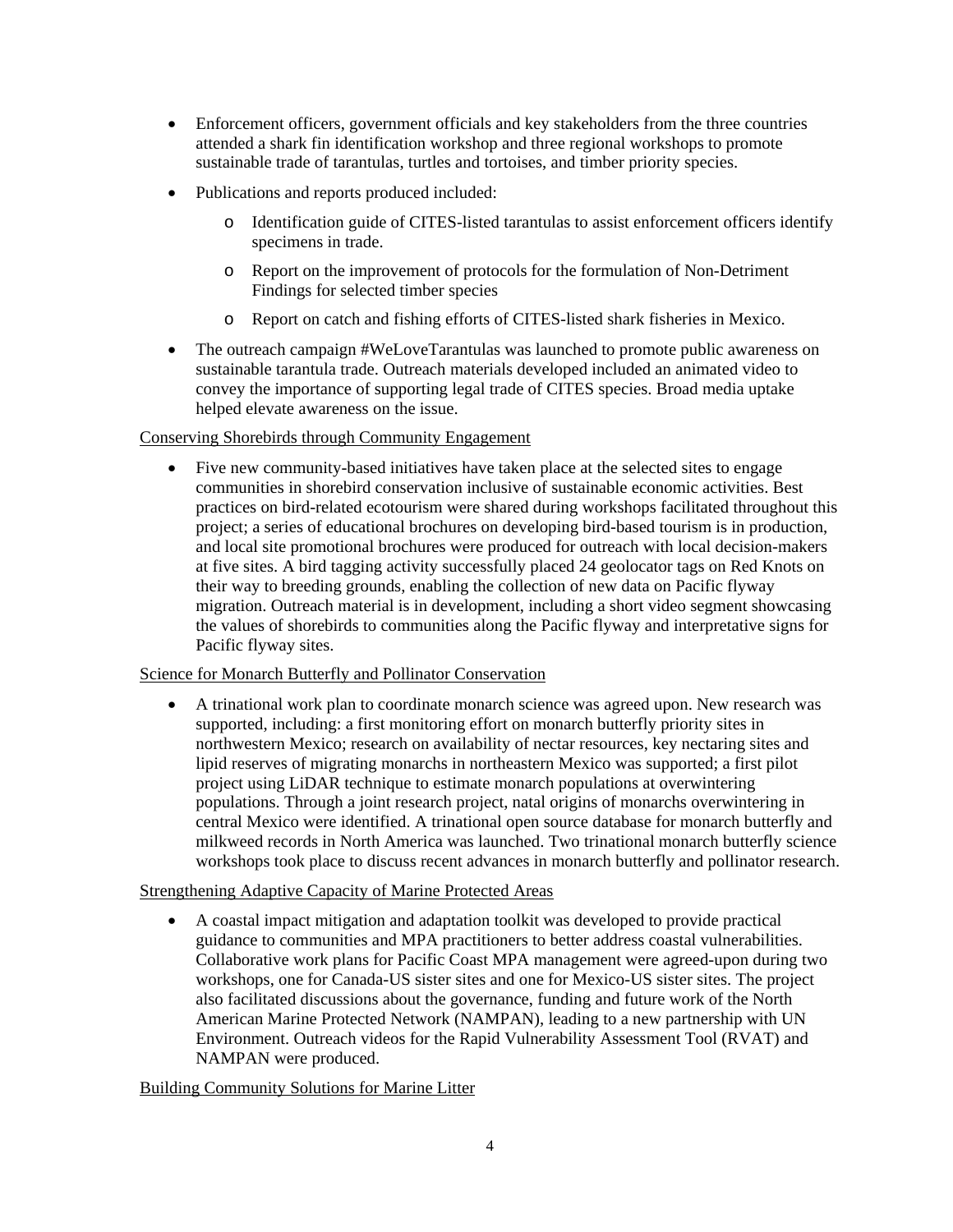• Community stakeholders from selected pilot sites in two cross-border watersheds identified and implemented solutions to prevent and reduce land-based debris in each watershed. Outreach material, including videos and case studies, has been produced to describe the multi-stakeholder process and the actions implemented in each watershed, and to raise awareness on the marine litter issue.

Tracking Pollutant Releases and Transfers in North America (PRTR)

• Activities have proceeded as planned; however, the assigned budget constrains the potential to move beyond data compilation and presentation. With additional funding, more emphasis could be placed on stakeholder engagement activities and gauging the use of the data, particularly through industry partnerships, which would support our efforts to promote pollution prevention, a key objective of this initiative.

Budget expenditures from 1 July 2017 to 30 April 2019 are shown in the chart below as percentage of the total planned budget by project. While budget expenditures are not necessarily a reflection of performance, it can be noted that overall, 83.7% of the total two-year project budget was spent or committed to date. Project implementation has been affected since fall 2017, due to uncertainties surrounding the CEC 2018 budget and OP timeline.



**Percent of total budget spending by project, 1 July 2017–30 April 2019**

## **Ongoing initiatives**

The cooperative work also includes ongoing initiatives and interactive tools such as: Tracking Pollutant Releases and Transfers in North America (the North American PRTR Initiative and the *Taking Stock Online* tool); the North American Environmental Atlas; the North American Land Cover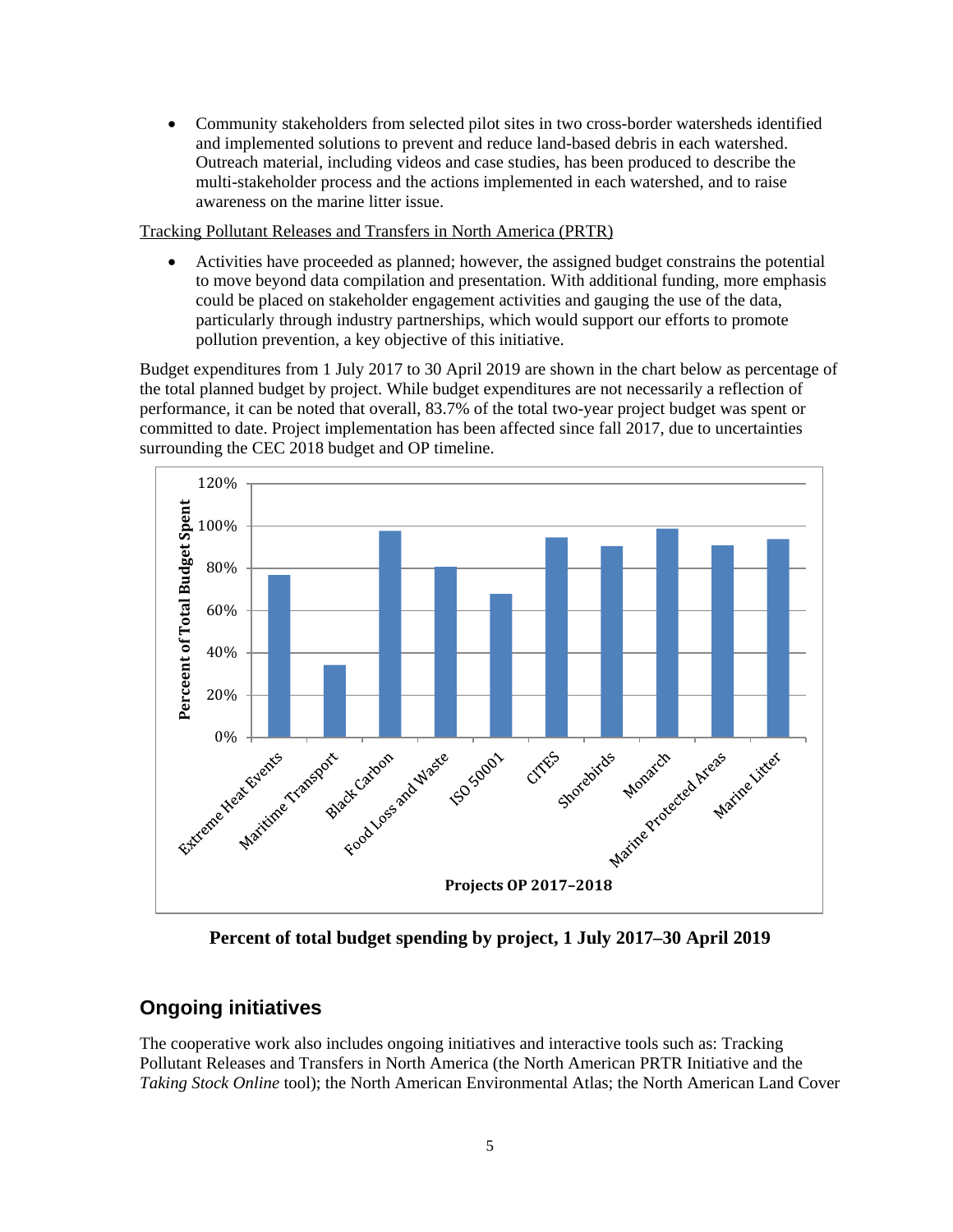Monitoring System (NALCMS); and the North American Portal on Climate Pollutants. The measurable results from these initiatives include the following:

#### Tracking Pollutant Releases and Transfers in North America (the NAPRTR Initiative)

Volume 15 of the *Taking Stock* report series, with a feature analysis of pollutant release and transfer registers (PRTR) reporting by the mining industry, was published in April 2018. Additional enhancements were made to the *Taking Stock Online* website and searchable database, to be launched late spring 2019, including a new landing page with information to help guide users; the integration of data for the 2016–2017 reporting years; and new features to support the visualization and understanding of PRTR data. During 2018, users consulted the *Taking Stock Online* website and infographic 1,695 times, including 912 database sessions. During that same period, there were 1,108 downloads of the *Taking Stock* report series, including 819 of the latest report (vol. 15). As per the recommendations of the *Action Plan to Enhance the Comparability of PRTRs in North America*, the CEC also engaged technical experts of the three North American PRTR programs in a trinational effort to address data quality and completeness issues.

#### North American Environmental Atlas and the North American Land Cover Monitoring System (NALCMS)

Since July 2017, new additions to the Atlas included a map layer and database on terrestrial and marine protected areas in North America, an updated blue carbon map layer and database, and a new continental land cover map at 30 m resolution. The CEC Atlas has remained a popular tool, with an average of 2,000 visits and 11,000 downloads of individual datasets per year. For example, in 2017 there were more than 14,200 downloads of Atlas datasets and over 17,000 downloads in 2018 (including land cover products). Their audience includes researchers, academia, museums, Geographic Information Systems (GIS) experts and other users

#### North American Portal on Climate Pollutants

During the period of the Operational Plan 2017–2018 there were approximately 1,000 visits on the Portal website. In 2017, a survey was administered to elicit feedback from users of the tool in order to better understand how these data were being used, and what capacities were desired by its user base. It was made clear that, while this tool serves a niche audience, these users appreciate its function and require the data to be updated more regularly.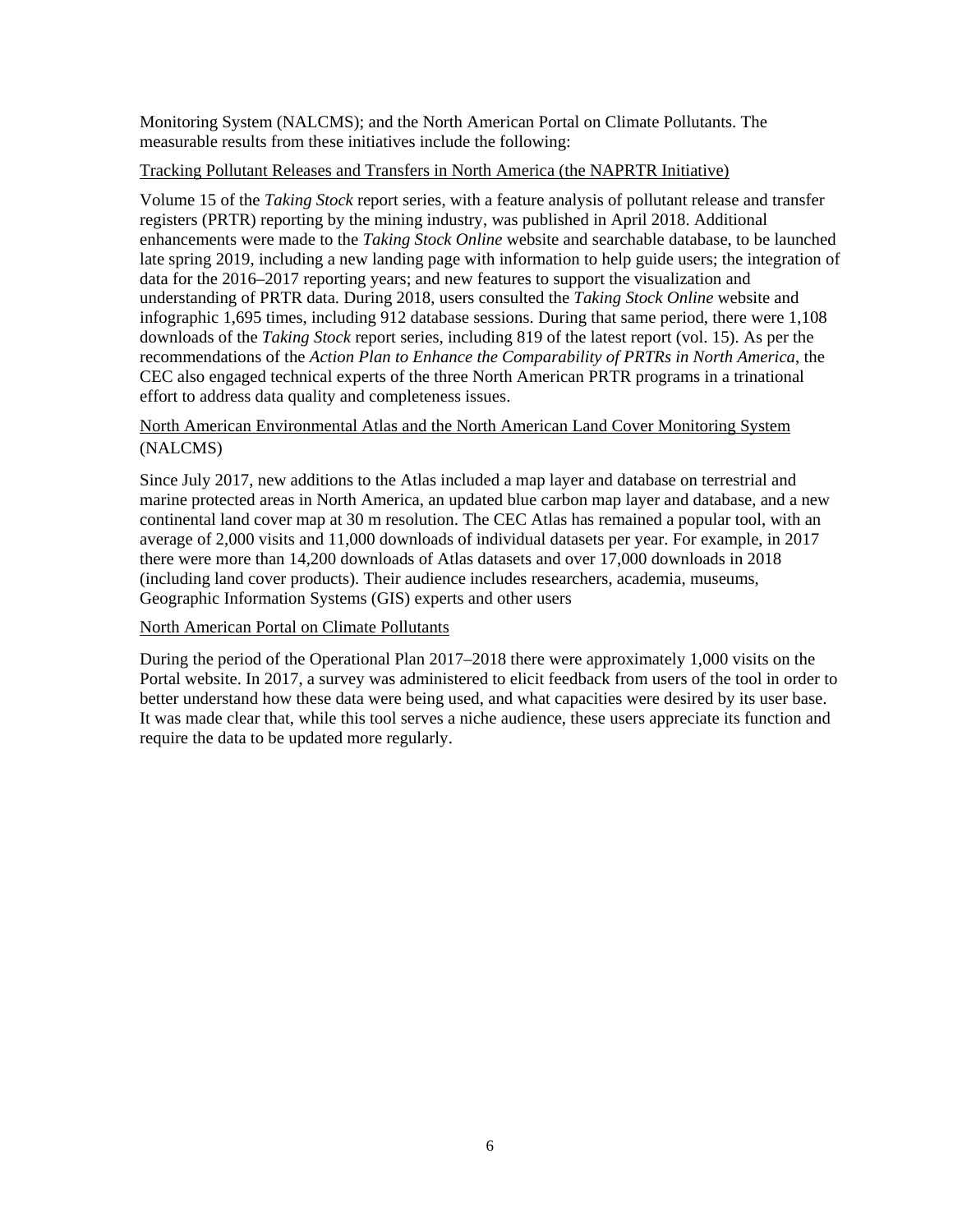## **Overall Performance Results for Other Mechanisms**

Under the OP2017–2018, JPAC, SEM, NAPECA, and the Communications and Outreach units developed specific performance measures in order to achieve the objectives laid out for the period. Following are a few highlights:

#### **JPAC**

In fulfilling the objective to provide meaningful recommendations to the Council and information to the Secretariat, JPAC:

- Sent 5 Advices and letters to the Council, of which 3 of them included sections on emerging issues;
- Held 6 calls/meetings with the Alt Reps to report on outcome of public fora and receive feedback; and
- Was engaged in providing expertise on 3 CEC projects.

In fulfillment of the objective to increase public participation in CEC initiatives and promote greater dissemination of North America environmental information and CEC work:

- In total, 42 new organizations attended JPAC meetings; and
- There were 4987 online participants and 98 in-person participants at JPAC public sessions, with most of the latter group participating for the first time.

#### **SEM**

In fulfilling the objective to expand outreach to new stakeholders and educate the public about the SEM process:

- The SEM process was presented at 23 events (12 in Canada, 6 in the United States, 5 in Mexico). Through these, 90 new stakeholder groups were reached; and
- 7 new submissions were filed.

#### **NAPECA**

In fulfilling the objective of enhancing the quality and outreach for the NAPECA grant process, the following results were achieved:

• 255 NAPECA applications were received following a largely disseminated NAPECA Call for Proposals that ended in August 2017. Nine projects were selected for implementation until 30 November 2018. Out of these, 7 grants were completed on time, and 100% of them showed evidence of having achieved the results they had set out (based on performance measures established for each project).

#### **COMMUNICATIONS AND OUTREACH**

In fulfilling the objectives to 1) raise general awareness of the CEC as an important agent in protecting the North American environment and supporting sustainable development; and 2) build support for the CEC and the role it plays in North America: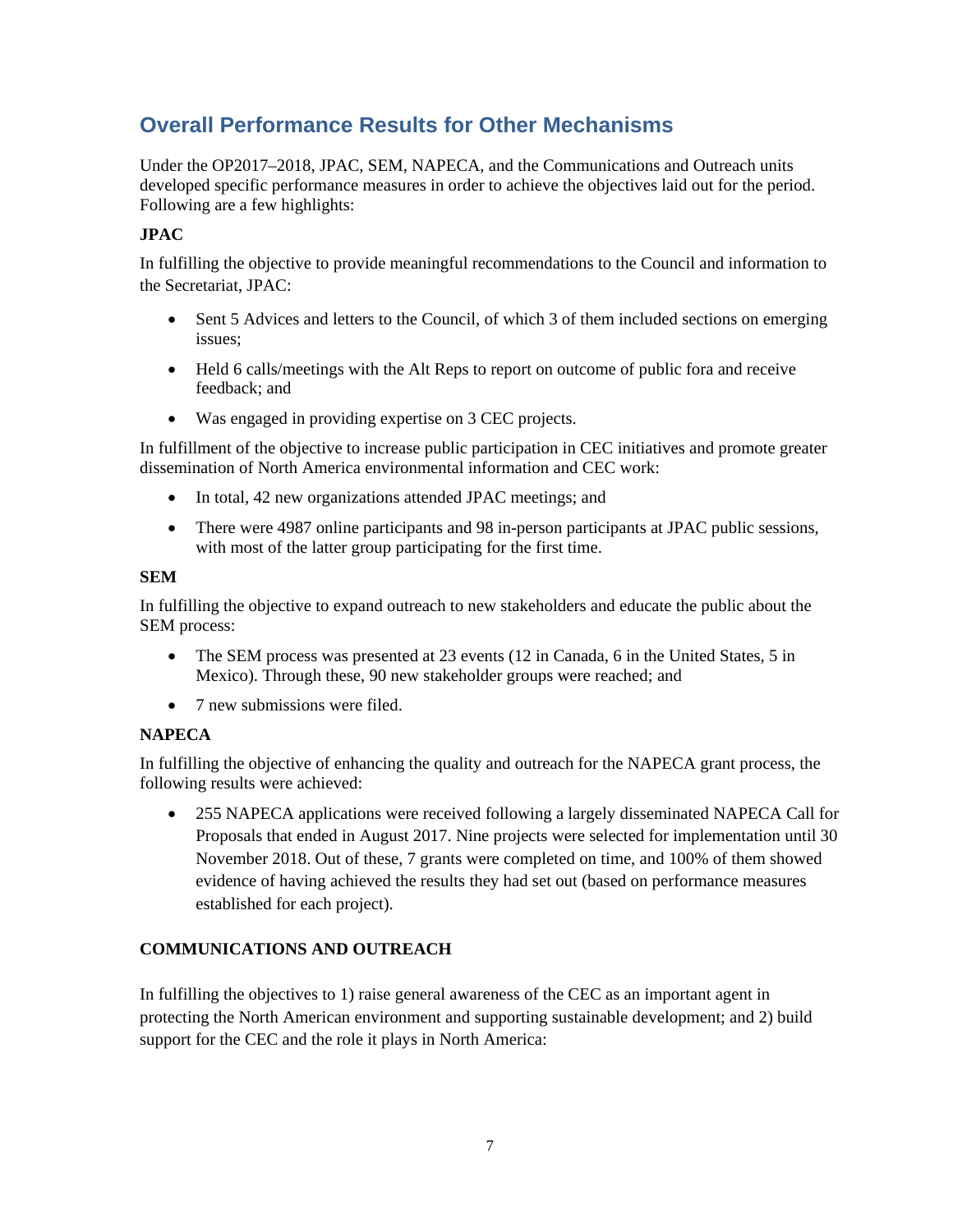- There have been 2,870 news articles covering CEC work, with a significant number on food loss and waste. This represents a 116% increase from the number of articles published under the 2015-16 OP.
- There are 23,583 social media followers, representing a 37% increase from June 2017.
- Over the last two years, there have been 221,684 website users, and 1,103 members of the public have participated in CEC webcast events (e.g. JPAC meetings) and other meetings where CEC work was presented

## **Conclusion**

#### **Performance Analysis**

The assessment of the last two years indicate that, overall, the CEC has succeeded in achieving the goals and objectives it had set for its work and that performance targets were at times exceeded. Moreover, it can be said that the results under each project have contributed to the three strategic objectives set by the Council in the Strategic Plan 2015–2020, which were:

- 1) To minimize threats posed by climate change by taking actions to plan for and implement climate change adaptation and mitigation measures that will protect human health and the environment from the effects of climate change;
- 2) To identify steps to reduce emissions from the transportation sector; to provide management systems options that will explore clean energy technologies and increase energy efficiency; to explore alternatives for addressing waste reduction and recycling, including the diversion of organic waste from landfills; and to develop information and tools in support of sustainable consumption and production; and
- 3) To maintain efforts to improve and restore the integrity of ecosystems, landscapes and seascapes; to conserve priority species; and to enhance rural and urban environments by working closely with communities.

However, considering that these objectives were general in nature, it would be desirable that in developing future strategic plans, the overarching strategic objectives also be SMART (specific, measurable, achievable, relevant and time-bound) to better assess how all aggregated projects have contributed to achieving them.

#### **Next Steps**

In consultation with the project steering committees, performance measures and targets will be refined in the coming months for all projects under the new Operational Plan 2019–2020. They will, in turn, be monitored on a quarterly basis and reported on annually.

The report and feedback component at mid-term of the OP implementation is now formally integrated to allow project steering committees to discuss project performance and adapt/adjust activities as needed to meet the project objectives. Through this, the CEC hopes to continue stimulating concrete results at the project level and across the organization.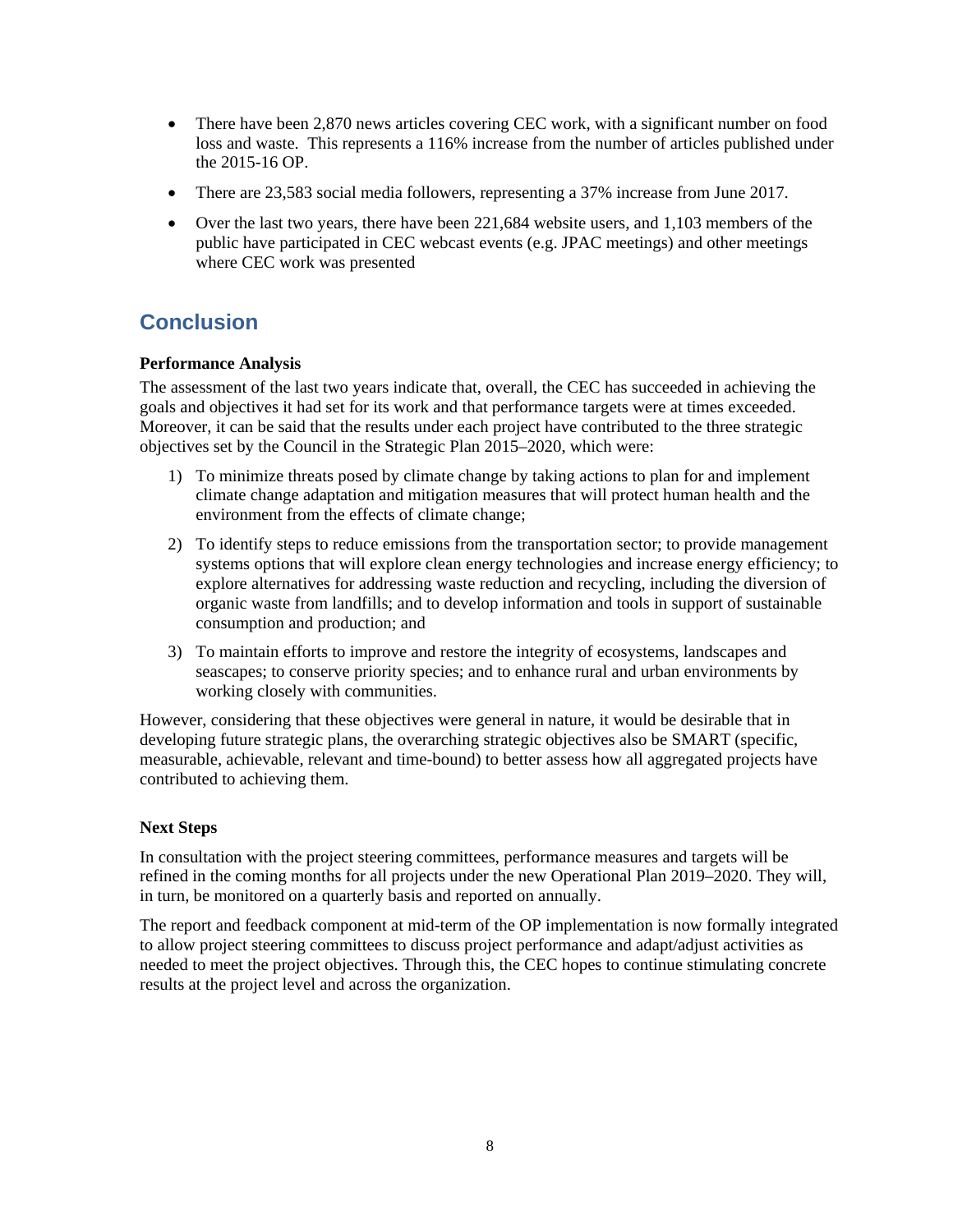## **Annex I: Critical assessment of projects and interactive tools under OP 2017–2018**

Following is a brief critical assessment highlighting positive or negative aspects that influenced the performance of projects, ongoing initiatives and interactive tools:

#### Monitoring Health Impacts from Extreme Heat Events

Two project activities originally proposed, the Evaluation Framework and the Online Course for Syndromic Surveillance Systems, were removed from the work plan as a result of the decision by the Parties to reduce the project budget and timeline. After the Parties decided to extend the project timeline to June 2019 and provide budget adjustments, it was already too late to initiate these activities and complete them on schedule. However, the activities centered on improving the capacity of the communities to monitor heat-related illnesses were all successfully completed.

#### Reducing Pollution from Maritime Transport

The transition to the new federal administration in Mexico resulted in delays in some administrative actions required to finalize the review of the emissions control area (ECA) designation proposal and its submission to the International Maritime Organization (IMO). This resulted in the need to adjust the scope of the project.

#### Improving Black Carbon Emissions Inventories Data for Small-scale Biomass Combustion

Despite the changes in project scope resulting from budgetary and timeline restrictions, the final project deliverables provided meaningful and useful data to the countries for improving their emissions estimates of black carbon and  $PM_{2.5}$ .

#### Measuring and Mitigating Food-Loss and Waste

The project benefited from the strong involvement of government experts as well as from a very active guidance of key stakeholders from the private sector, youth-based community associations, academic and educational institutions, the charitable sector, and Indigenous youth groups from the three countries, resulting in informative, easy-to-use, and useful tools for the food industry and youth to prevent and reduce food loss and waste.

#### Increasing Industrial Energy Efficiency through ISO 50001

The tight project timeline and North American trade negotiations created a barrier for manufacturers and their North American suppliers to join the program and invest in implementing energy management systems. However, this work provided information and lessons-learned on the challenges to engage with supply chains on energy efficiency, which have been included in the howto guide.

#### Supporting Sustainable Trade of CITES Species

Despite a changing project timeline and budget, 8 of the 11 agreed priorities were implemented. However, the changing timeline resulted in low participation from government officials and enforcement officers in some workshops, due to insufficient time for travel approval. In addition, the scope of some priorities was reduced or modified. A longer project would have allowed the implementation of remaining priority actions identified in the Funding and Partnership Strategy. The project benefited from the strong involvement of government experts resulting in the publication of project deliverables and tools (e.g., tarantula identification guide and outreach videos) to support the legal trade of priority species.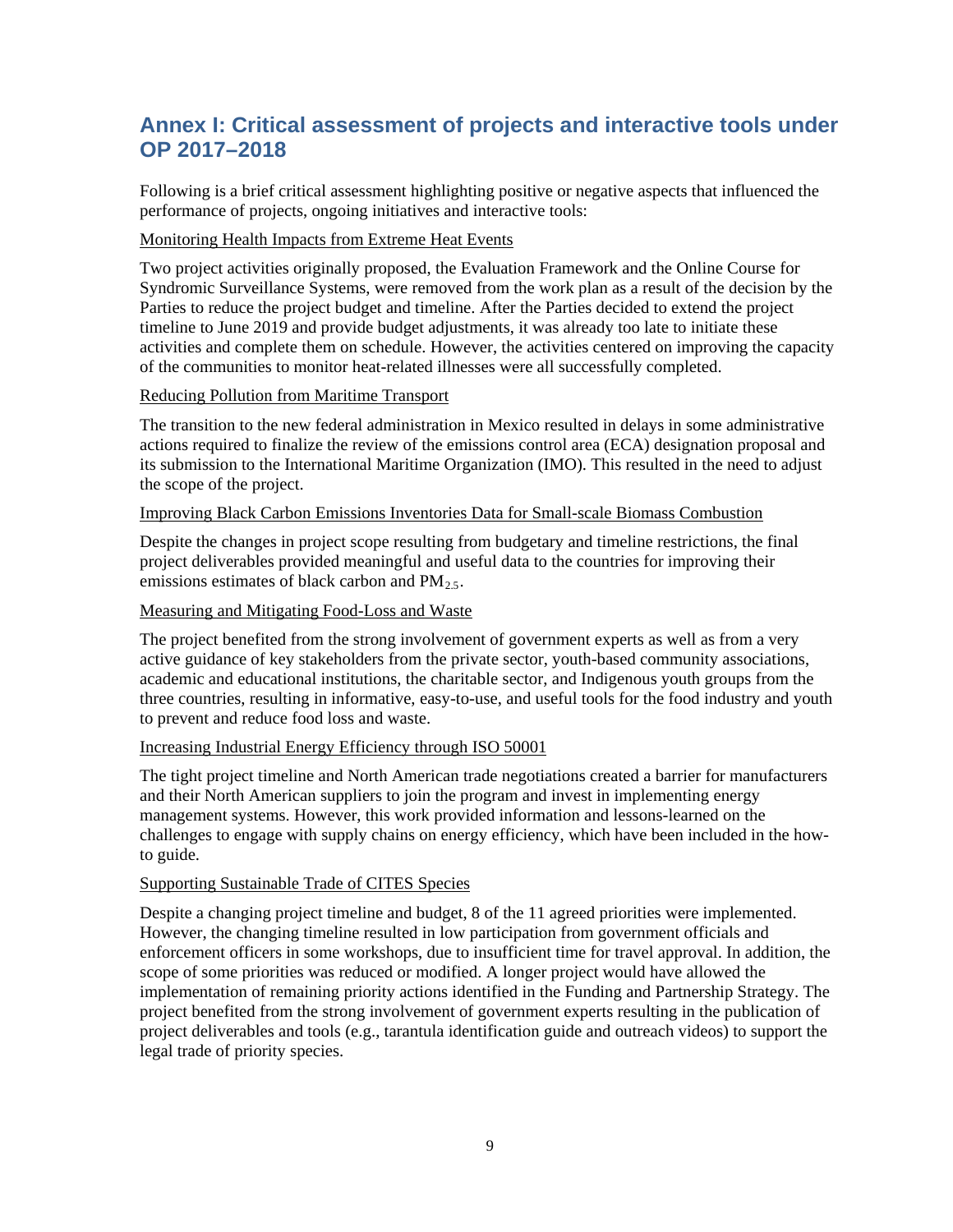#### Conserving Shorebirds through Community Engagement

The project built on previous work at the same migratory bird sites, leading to very efficient delivery of several products fitting the needs of each site. The collaborative network of site-based conservation communities was strengthened, supporting continued collaborative work beyond the project's timeline. Circumstances outside the control of the project consultants and partners (related to security and multi-jurisdictional processes) prevented the delivery of some of the originally planned activities, but the consultants' and partners' adaptability to changing circumstances allowed the project to deliver strong outcomes with lasting, expected impacts.

#### Science for Monarch Butterfly and Pollinator Conservation

Despite a changing project timeline and budget, the project supported research projects on all priority areas identified and provided cutting edge results to promote monarch butterfly conservation. However, a longer project timeline would have allowed stronger results for both the spring and fall migration, in order to identify additional research and monitoring needs. This project benefited from the strong involvement of government experts, resulting in groundbreaking research and unique collaborations to support monarch butterfly conservation along its migratory flyways.

#### Strengthening Adaptive Capacity of Marine Protected Areas

The project built on previous work with the same pilot sites, government experts, and consultants, allowing effective engagement and delivery of a co-produced toolkit under a very short timeline for this type of work. Strong involvement of all involved was essential to this success. The new involvement of a major partner (UN Environment) in the long-standing NAMPAN program, demonstrates the value of building relationships over time, which demands that projects allow for intermediate goals with a long-term view.

#### Building Community Solutions for Marine Litter

Despite a changing project timeline and budget, the project's multi-stakeholder approach provided the flexibility to select the most appropriate actions for local implementation. However, a longer project timeline would have allowed for stronger stakeholder engagement in each watershed and the pilot implementation of a wider range of local actions.

#### Tracking Pollutant Releases and Transfers in North America (PRTR)

Activities have proceeded as planned. However, the assigned budget constrains the potential to move beyond data compilation and presentation. With additional funding, more emphasis could be placed on stakeholder engagement activities and gauging the use of the data, particularly through industry partnerships, which would support our efforts to promote pollution prevention, a key objective of this initiative.

#### CEC Interactive Platforms

#### **A. North American Environmental Atlas**

The Atlas project boasts some of the highest download statistics on the CEC webpage, indicating its popularity amongst users seeking geospatial data. However, the infrastructure of the online Atlas interactive tool is approximately 8 years old, and becoming outdated as new online mapping platform technologies have emerged.

#### **B. North American Land Change Monitoring System (NALCMS)**

Following the November 2017 release of the first-ever 30 m Land Cover of North America product for 2010, this project saw unprecedented download statistics, indicating the popularity of this product for its audience. Although the budgetary uncertainties in 2018